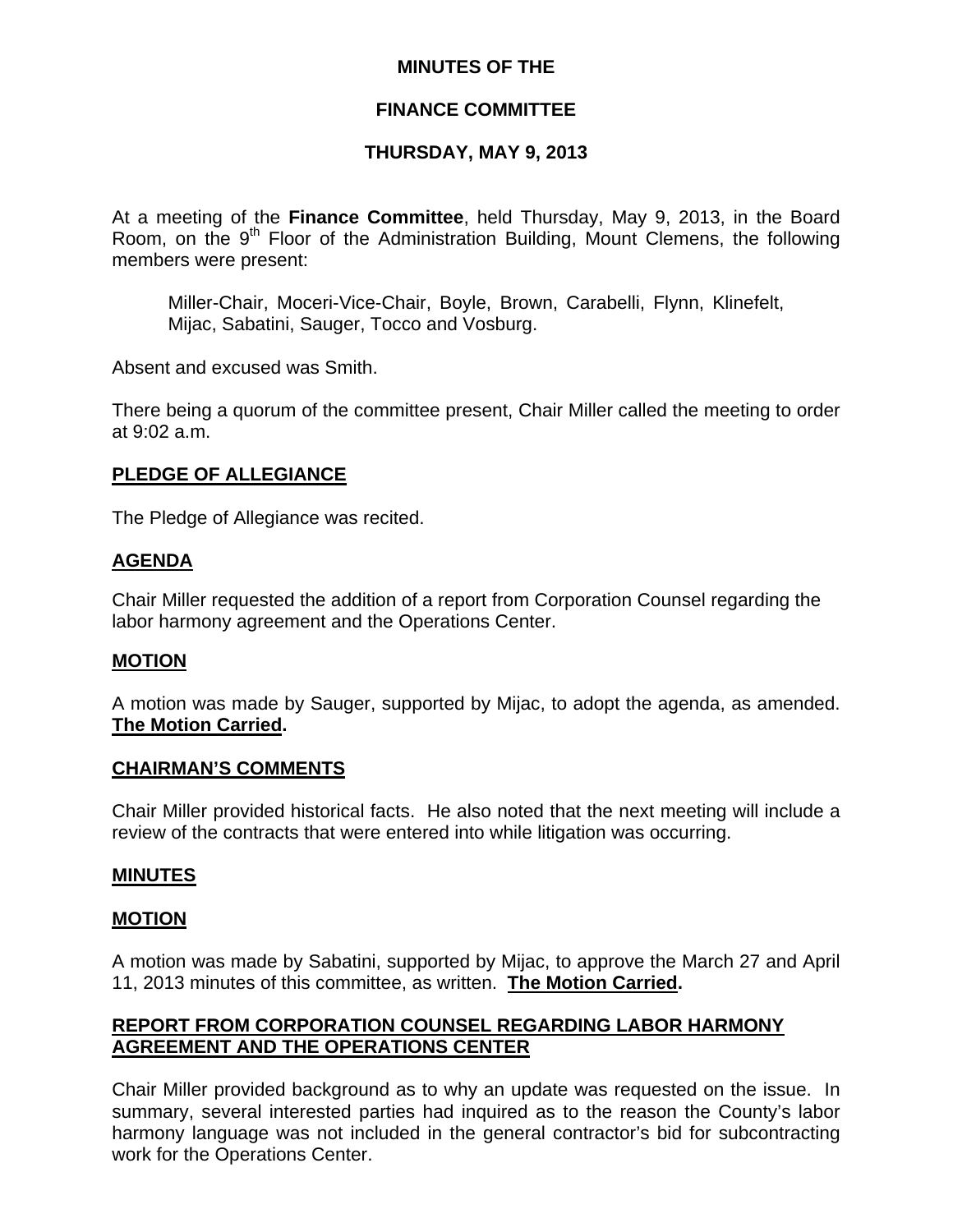Jill Smith gave an overview of a recent chain of events concerning the Michigan Fair and Open Competition in Government Construction Act. This Act prohibited municipalities from requiring a bidder or contractor from entering into a labor harmony agreement. Unions challenged the Act, it then was amended, challenged again and the judge issued a stay order. Conversations were held with labor union attorneys regarding how this affected Macomb County. The state Assistant Attorney General indicated that all that was enjoined were any further proceedings in the case in the district court.

Chair Miller summarized that once an act of legislature is enjoined by a judge, this causes it to revert back to the law as it was previously enacted.

Ms. Smith stated that municipalities could require contractors to enter into project labor agreements. Corporation Counsel has issued an opinion to the Purchasing and Facilities & Operations Departments that going forward all bids need to have the Labor Harmony clause included within the bid documents since that is the policy of the County; it is not unconstitutional to include it.

The following commissioners spoke: Flynn, Boyle and Miller.

Ms. Smith stated that language for all future construction projects have been taken care of going forward. In the case of the particular contract in question, the County is bound by the requirements as it was approved in March by the Office of County Executive and the Board of Commissioners.

The following commissioners spoke: Vosburg and Klinefelt.

Chair Miller thanked Ms. Smith for providing clarity on this issue, and noted that it may be revisited again.

### **2012 YEAR END FINANCIAL REPORT/MARTHA T. BERRY**

Roger Faccione, Chair of the Social Services Board, recognized Jennifer Morgan, Director/Administrator of Martha T. Berry, as the 2013 Athena Award winner. He provided an overview of the year end report.

The following commissioners spoke: Brown, Mijac, Miller and Sauger.

Chair Miller asked if there were any costs that they expect to increase that might have an impact on the 2014 budget. Ms. Morgan indicated that since they are mandated to have electronic medical records beginning next year, their technology costs may increase. Chair Miller asked that she keep the Board updated regarding that process.

### **MOTION**

A motion was made by Sabatini, supported by Klinefelt, to receive and file the 2012 year end report provided by Martha T. Berry. **The Motion Carried.**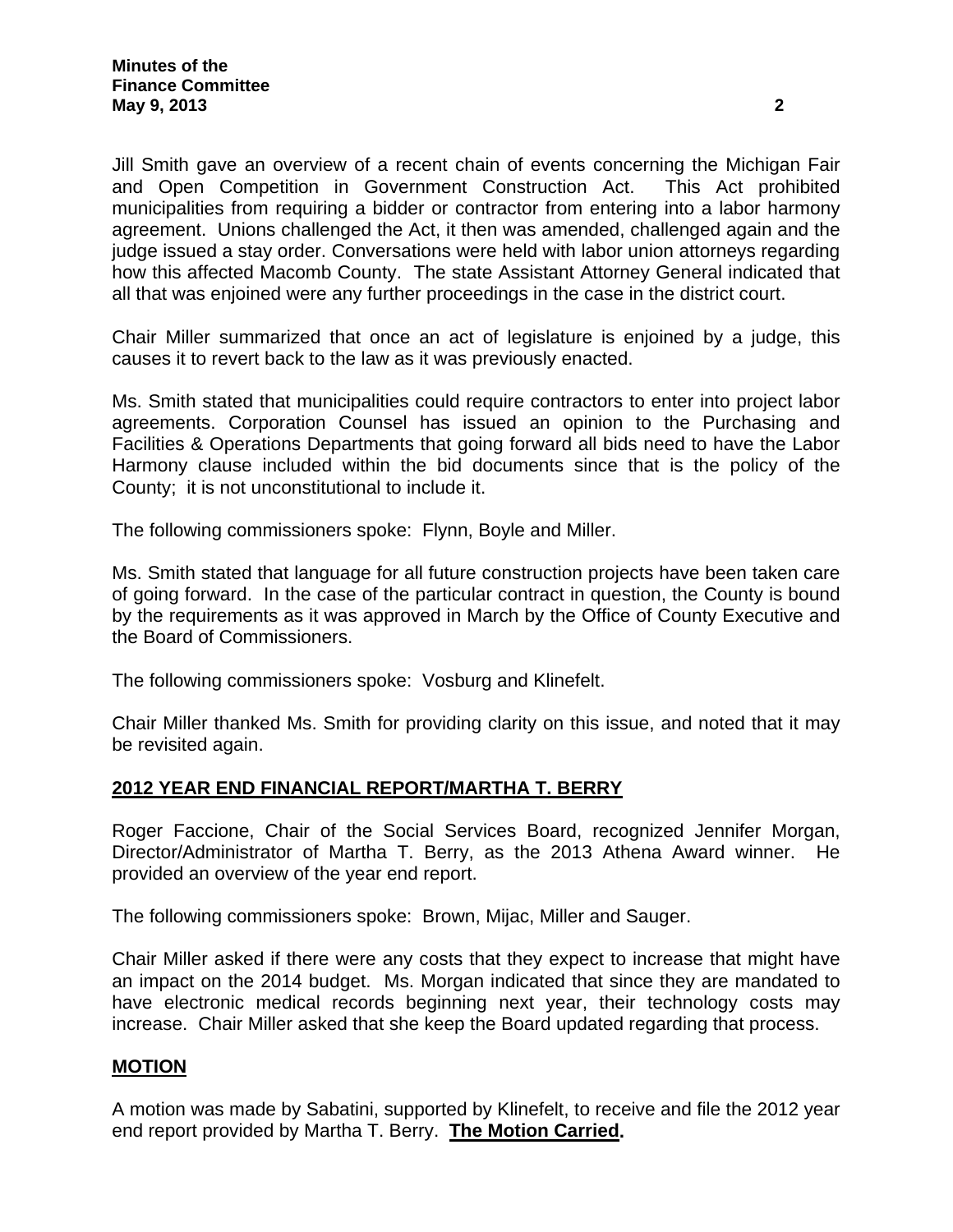## **RECOMMENDATION FROM 5-6-13 GOVERNMENT OPERATIONS COMMITTEE MEETING**

# **MONUMENTATION AGREEMENT WITH GREAT LAKES GEOMATICS/ CLERK/REGISTER OF DEEDS**

## **COMMITTEE RECOMMENDATION – MOTION**

A motion was made by Vosburg, supported by Sauger, to recommend that the Board of Commissioners approve the Macomb County Monumentation Agreement with Great Lakes Geomatics, LLC, in the amount of \$38,390.25 for grant year 2013; Further, a copy of this Board of Commissioners' action is directed to be delivered forthwith to the Office of the County Executive. **THE MOTION CARRIED.** 

# **RECOMMENDATIONS FROM 5-8-13 HEALTH & HUMAN SERVICES COMMITTEE MEETING**

## **BUDGET AMENDMENT/CSA/LCA DELIVERABLE FUEL BUDGET**

### **COMMITTEE RECOMMENDATION – MOTION**

A motion was made by Klinefelt, supported by Moceri, to recommend that the Board of Commissioners approve a budget adjustment to the previously approved Macomb County Community Services Agency's LCA Deliverable Fuel budget, indicating a decrease of \$17,555, from \$44,100 to \$26,545; Further, this budget action addresses budgetary issues only. It does not constitute the Commission's approval of any County contract. If a contract requires Commission approval under the County's Contracting Policy or the County's Procurement Ordinance, such approval must be sought separately; Further, a copy of this Board of Commissioners' action is directed to be delivered forthwith to the Office of the County Executive. **THE MOTION CARRIED.** 

### **BUDGET AMENDMENT/CSA/SENIOR CHORE SERVICES**

### **COMMITTEE RECOMMENDATION – MOTION**

A motion was made by Moceri, supported by Sauger, to recommend that the Board of Commissioners approve the reduction of the previously approved FY 2013 budget of Macomb County Community Services Agency's Senior CHORE Service in the amount of \$21,450, reducing the grant from \$83,998 to \$62,548; Further, this budget action addresses budgetary issues only. It does not constitute the Commission's approval of any County contract. If a contract requires Commission approval under the County's Contracting Policy or the County's Procurement Ordinance, such approval must be sought separately; Further, a copy of this Board of Commissioners' action is directed to be delivered forthwith to the Office of the County Executive. **THE MOTION CARRIED.**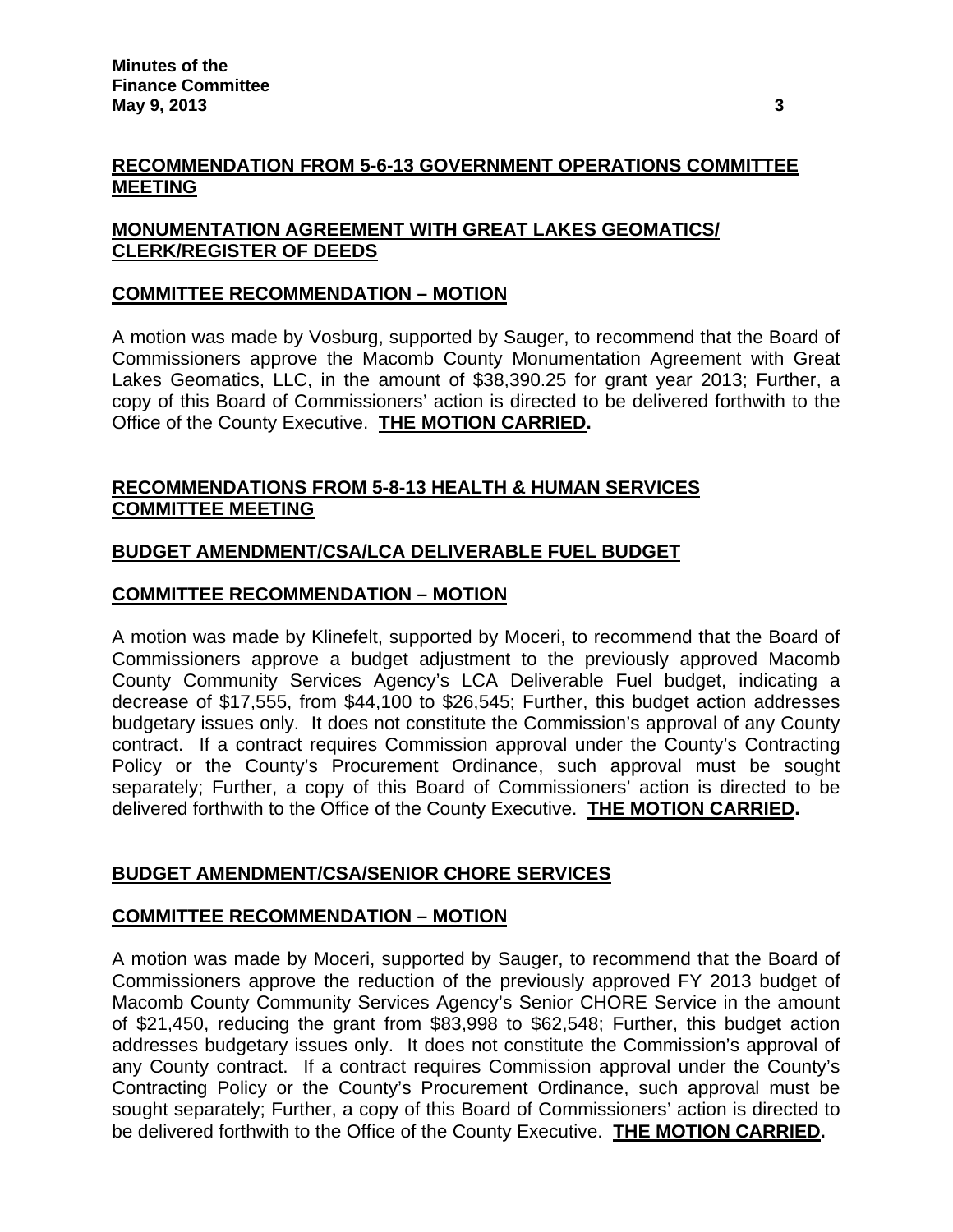## **BUDGET AMENDMENT/CSA/EMERGENCY FOOD & SHELTER PROGRAM**

#### **COMMITTEE RECOMMENDATION – MOTION**

A motion was made by Moceri, supported by Sabatini, to recommend that the Board of Commissioners approve a reduction in the previously approved Macomb County Community Services Agency's Emergency Food & Shelter Program (EFSP) budget in the amount of \$37,755, reducing the grant amount from \$200,000 to \$162,245; Further, this budget action addresses budgetary issues only. It does not constitute the Commission's approval of any County contract. If a contract requires Commission approval under the County's Contracting Policy or the County's Procurement Ordinance, such approval must be sought separately; Further, a copy of this Board of Commissioners' action is directed to be delivered forthwith to the Office of the County Executive. **THE MOTION CARRIED.** 

#### **BUDGET AMENDMENT/HEALTH/COMPREHENSIVE PLANNING & BUDGETING CONTRACT GRANT FUNDING**

#### **COMMITTEE RECOMMENDATION – MOTION**

A motion was made by Moceri, supported by Klinefelt, to recommend that the Board of Commissioners approve an increase in budgeted revenues and expenditures for four 2012/2013 Health Department program grant funds with a combined increase amount of \$106,200, bringing the total combined Comprehensive Planning and Budgeting Contract (CPBC) grant funding for these four programs to \$1,852,232; Further, this budget action addresses budgetary issues only. It does not constitute the Commission's approval of any County contract. If a contract requires Commission approval under the County's Contracting Policy or the County's Procurement Ordinance, such approval must be sought separately; Further, a copy of this Board of Commissioners' action is directed to be delivered forthwith to the Office of the County Executive. **THE MOTION CARRIED.** 

#### **BUDGET AMENDMENT/MSU/GRANT FUND**

#### **COMMITTEE RECOMMENDATION – MOTION**

A motion was made by Brown, supported by Sauger, to recommend that the Board of Commissioners approve a \$12,211.65 net increase to the fund balance rollover in the Michigan State University Extension (MSUE) grant fund; Further, this budget action addresses budgetary issues only. It does not constitute the Commission's approval of any County contract. If a contract requires Commission approval under the County's Contracting Policy or the County's Procurement Ordinance, such approval must be sought separately; Further, a copy of this Board of Commissioners' action is directed to be delivered forthwith to the Office of the County Executive. **THE MOTION CARRIED.**